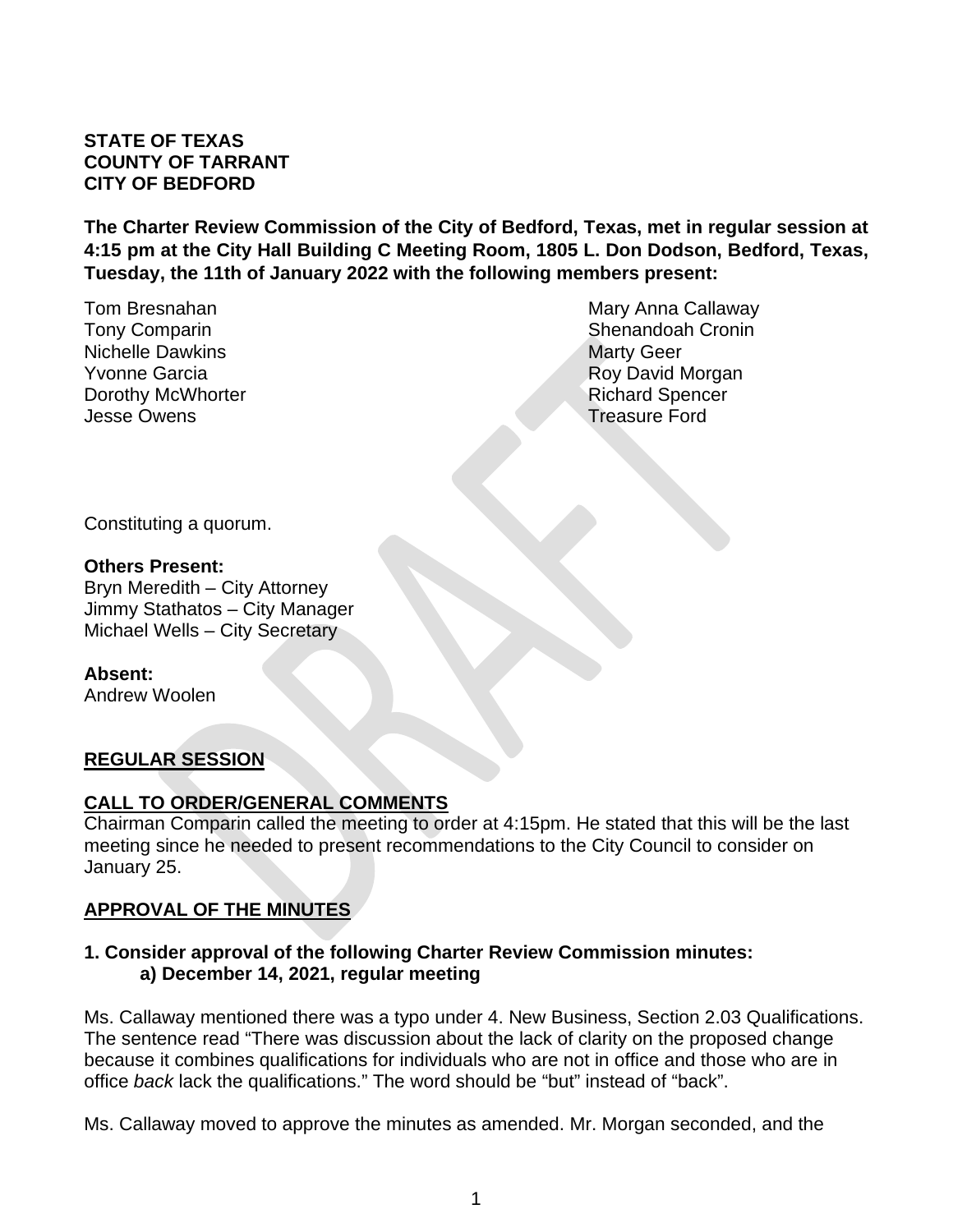minutes were unanimously approved by the Commission.

### **PUBLIC HEARING**

### **2. Public hearing to receive input from citizens regarding recommendations for changes to the Charter.**

No one spoke at the public hearing.

#### **OLD BUSINESS**

**3. Discussion and possible action on clarifying changes to Article III, Section 3.07 – City Attorney as it relates to appointment or removal from office.**

City Attorney Meredith presented the following:

#### *Sec. 3.07. - City attorney.*

*(a)The city attorney shall be a person admitted to the practice of law by the State of Texas and shall have practiced law for at least four years.*

*(b)The city attorney shall be the chief legal advisor of all offices, departments and agencies and of all officers and employees of the city in matters relating to their official powers and duties. The city attorney shall represent the city in all legal proceedings. The city attorney shall perform all services incident to the position as may be required by statute, by the City of Bedford Charter, or by ordinance.* 

*(c)The city attorney shall be appointed to or removed from office by a minimum of four majority (4) affirmative votes of the city council.*

This change provides clarity in the instances where there are vacant offices, and 4 city council members is not the majority.

Chairman Comparin asked for a vote on this revision. The Commission voted unanimously to approve this revision. The Commission voted unanimously again to place this with Commission recommendations that will go to the council.

#### **NEW BUSINESS**

#### **4. Review of redline amendments already approved by the Commission.**

The Commission review the Section changes already approved:

- 1) Section 2.04 Compensation
- 2) Section 3.07 City Attorney (Commission voted to replace with City Attorney Recommended language)
- 3) Section 8.02 Municipal Judge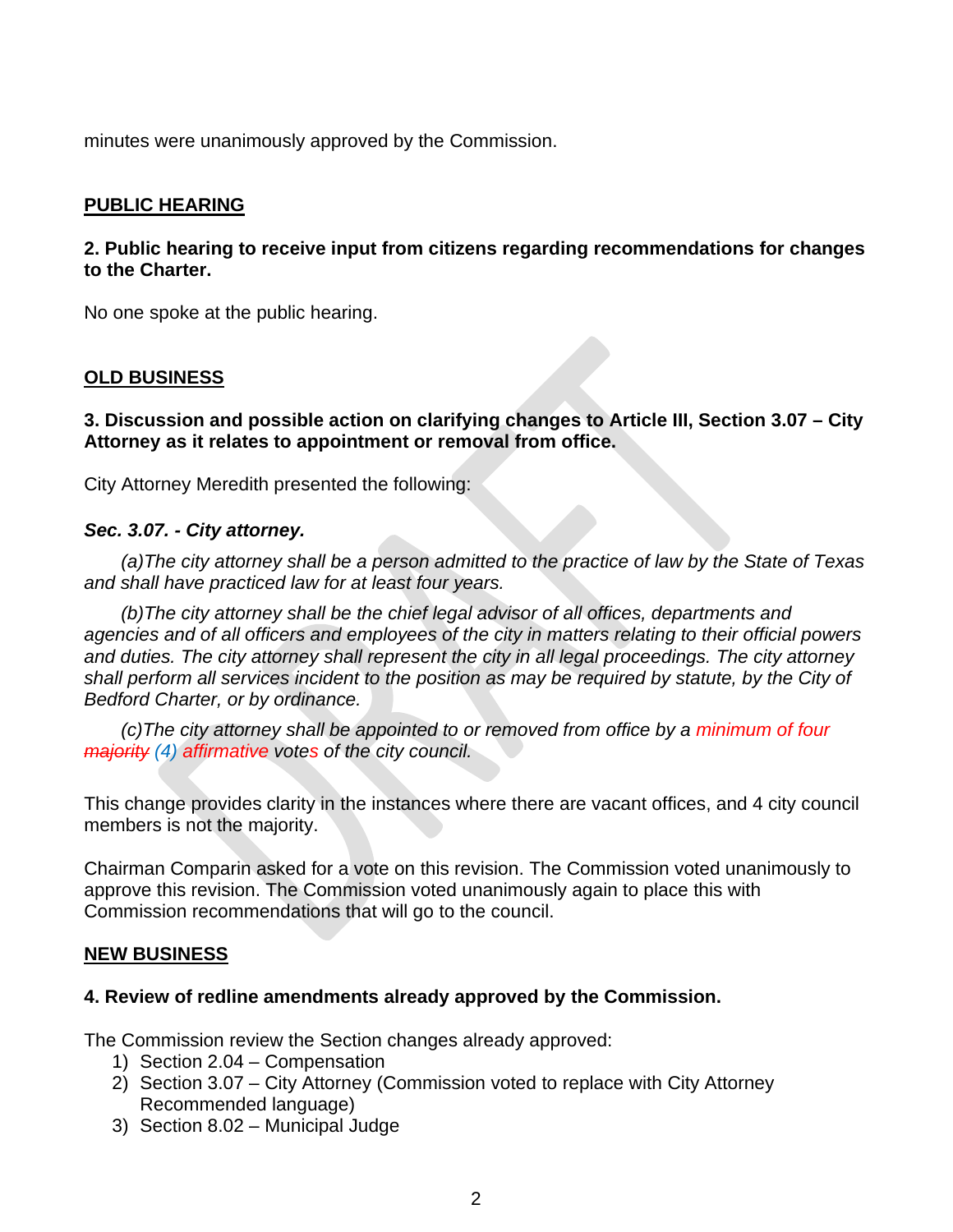4) Section 9.04 – Same Legal effect.

No additional recommendations were suggested.

# **5. Discussion and possible action on the following item tabled from previous meetings:**

# **a) Article II, Section 2.03 – Qualifications**

Ms. Dawkins moved to withdraw the changes that were debated on 12/14/2021 and approve the initial changes discussed and approved 9/28/2021. Ms. Garcia seconded the motion. The motion was approved unanimously by the Commission.

# **b) Article II, New Section 2.22 – Forfeiture of Office**

Ms. Dawkins moved to recommend adding the following section to Article II:

# *Sec. 2.22 – Forfeiture of Office*

*A councilperson shall forfeit his office if he:*

*(1) Lacks at any time during his term of office any qualifications for the office prescribed by this Charter or by Texas law; or*

(2) Is convicted in any court of (1) a felony, or (2) a Class A or Class B misdemeanor, or (3) *a crime involving moral turpitude, or*

*(3) Fails to attend three (3) consecutive regular meetings of the Council without first being excused by the Council; or*

*(4) Willfully violates any express prohibition of this Charter.*

Ms. Garcia seconded the motion.

There was discussion on each part of this new section. It was determined that part 1 and part 4 were duplicative and addressed by other Articles/sections in the Charter.

Ms. Dawkins amended her motion of the recommendation to read:

*A councilperson shall forfeit his office if he:*

 $(1)$  Is convicted in any court of (1) a felony, or (2) a Class A or Class B misdemeanor, or (3) *a crime involving moral turpitude, or*

*(2) Fails to attend three (3) consecutive regular meetings of the Council without first being excused by the Council.*

This recommendation was seconded by Ms. Garcia. The Commission voted 10 in favor, 0 against, and 2 members abstained from voting. A second vote was taken to send the recommendation to the City Council. 11 voted in favor, 0 against, and 1 member abstained from voting.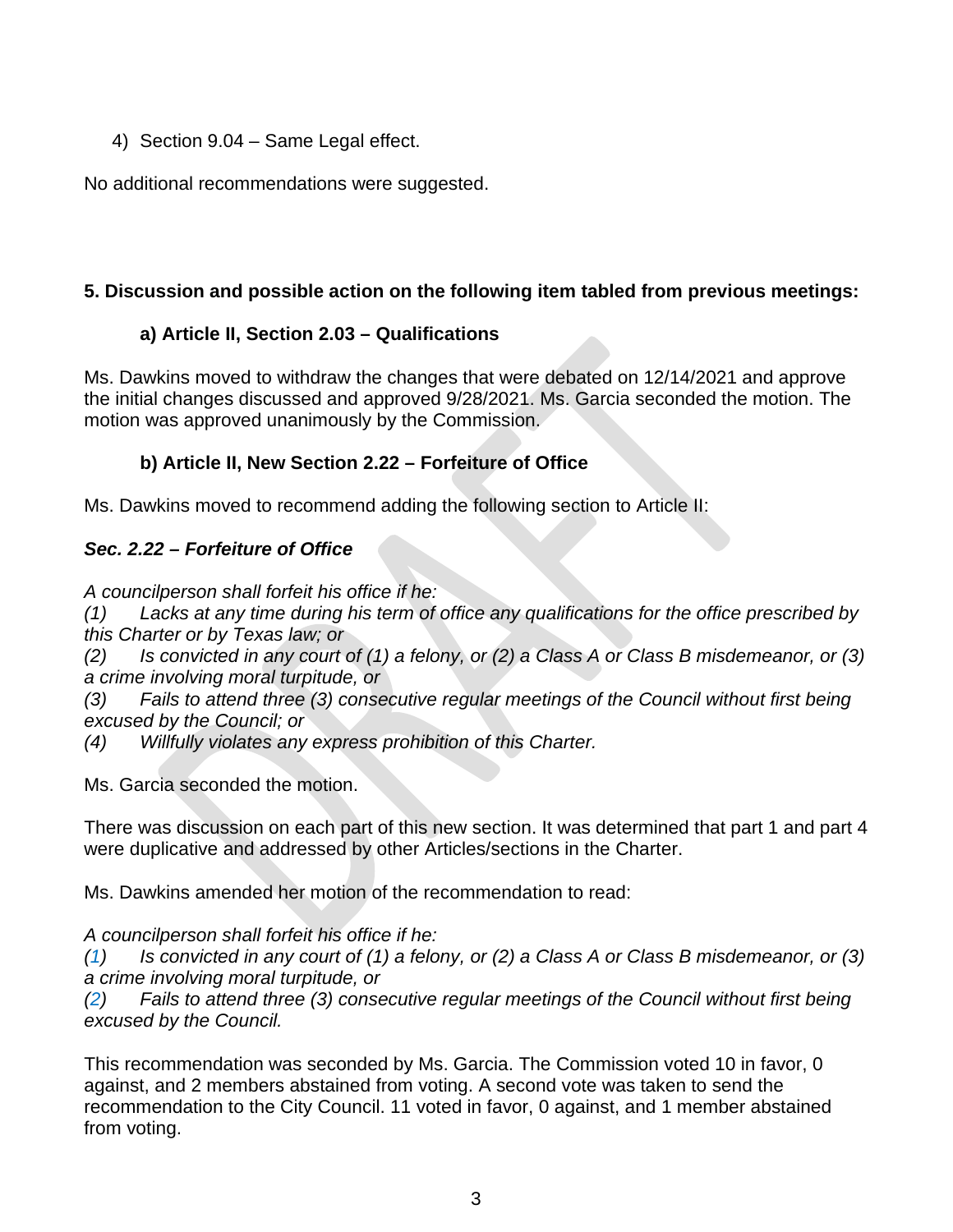# **c) Article II, New Section 2.23 – Procedures for Expulsion or Forfeiture of Office**

Ms. Dawkins moved to recommend the following section be added to Article II:

## *Sec. 2.33 Procedure for Expulsion or Forfeiture of Office.*

*The council shall employ the following procedure when there is an allegation that a member of Council has forfeited his or her office or is subject to expulsion from office pursuant to the terms of this Charter. The procedure set forth herein shall not be required when a member of* Council is convicted in any court of (1) a felony, or (2) a Class A or Class B misdemeanor. The *procedure shall be as follows:*

*(1) A written sworn complaint must be filed by a member of Council and presented to the Mayor. If the complaint is made against the Mayor, the complaint shall be submitted to the Mayor Pro Tem. A copy of the complaint shall be presented to the charged member of Council.*

*(2) The complaint shall be brought forward at the next regular Council meeting so that the Council may decide if the complaint should be placed on a future agenda in accordance with Council rules of procedure. The Mayor Pro Tem shall serve as the presiding officer if the Mayor is charged by complaint.*

*(3) With the support of a majority of the members of the Council, the complaint shall be placed on a future agenda and the Council shall hold a public hearing related to the complaint. The individual charged by complaint shall be notified of the date set for public hearing related to the complaint.*

*(4) After closing the public hearing, an affirmative vote of at least three-fourths (¾) of all members of the council shall be required to find the charged councilperson or Mayor guilty of the allegations as charged in the complaint and to find that the Councilperson or Mayor has* forfeited his or her office or is expelled from his or her office in accordance with the terms of *this Charter.*

*(5) If the charged Councilperson or Mayor is found not guilty, the presiding officer shall enter judgment accordingly.*

(6) If a Councilperson or Mayor forfeits his or her office or is expelled from his or her office, *the Councilperson or Mayor shall not be eligible for reelection to city council for office for two (2) years after the date of forfeiture or expulsion.*

Ms. Garcia seconded the motion.

There was discussion on whether this section was needed since the City Council can developed their own process. Counter arguments were made that a recent incident made this section necessary. There was also discussion whether additional penalties such as suspension and censure be considered. City Attorney Meredith stated that the City Council can consider adding other options other than expulsion. Lastly, a point was made that the Mayor is a member of the City Council and should not be separated as listed in items 4, 5, and 6. Ms. Dawkins accepted the change and moved to recommend the amended section to be added.